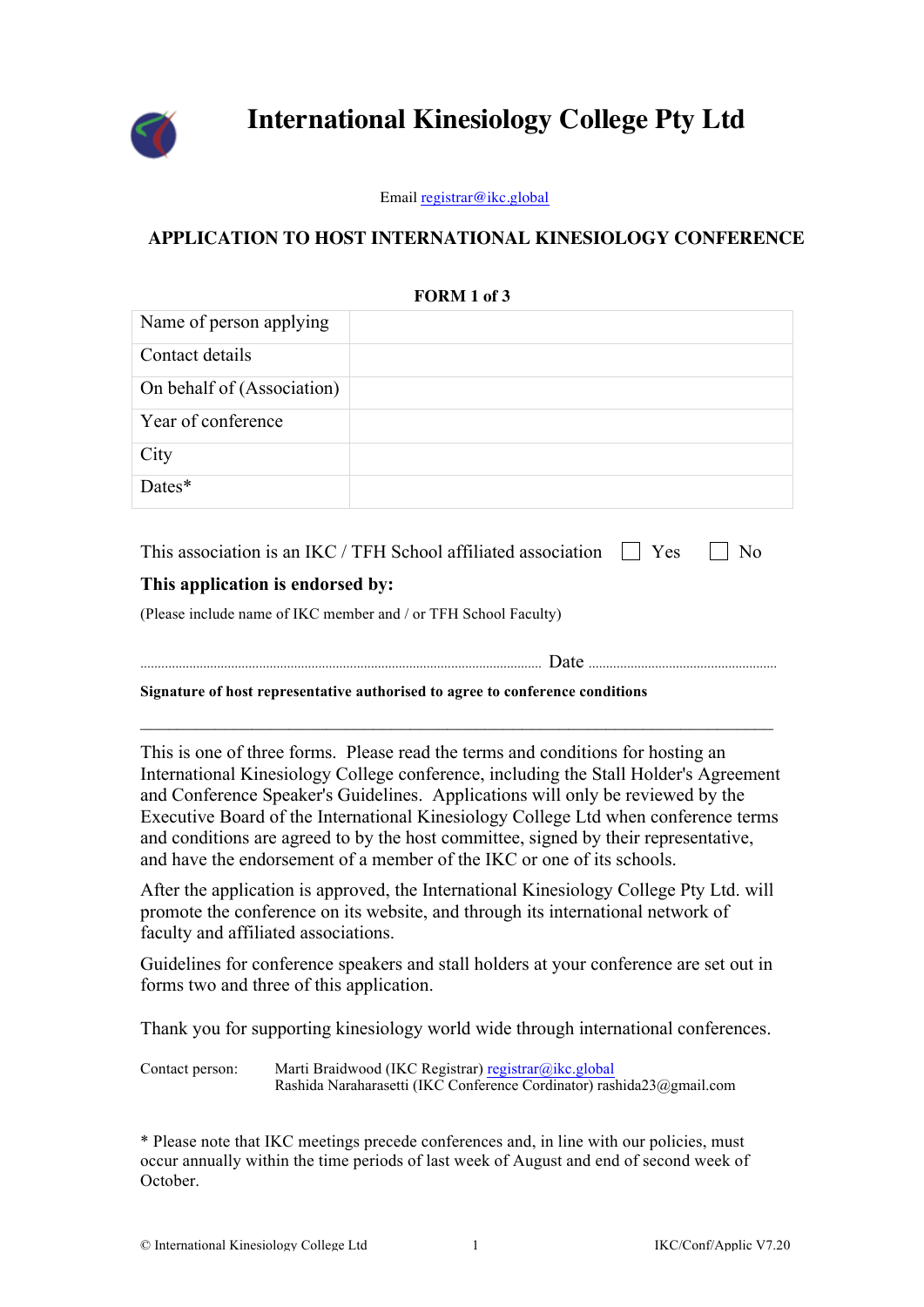### **Terms and conditions for hosting IKC conference Application**

- 1. Application to host conference must be made using the appropriate application form available from the IKC head office. Submission must be prior to the closing date, that is by the end of January, two years preceding the conference date.
- 2. The application will be reviewed by the members of the Executive Board of the IKC, and the applicant will be notified in writing as soon as possible thereafter.
- 3. If more than one application is received to host the conference in the same year, preference may be given to IKC affiliated associations.
- 4. Conferences should be scheduled to take place between August 30th and October 20th.
- 5. Once the application is formally accepted, the conference host committee may use the IKC logo in publicity material promoting the conference.
- 6. Conference hosts must ensure venue is secured (at least three years prior to conference) and the IKC PR officer advised accordingly.
- 7. A payment of 10% of net proceeds is to be paid to the IKC via PayPal. If a PayPal invoice is required, please contact HO. Payment must be received within 30 days of close of conference.
- 8. One hour of conference presentation time must be given to the IKC for the purpose of featuring IKC policies, procedures, personalities, awards, and other information, This must occur in the morning of the first day of the conference.

#### **Publicity and Promotion**

9. In all publications relating to the conference, the host committee agrees to publish the following disclaimer:

"The International Kinesiology College acknowledges and respects many kinesiology protocols while honouring the non-diagnostic, non- clinical self responsible model."

"The views and opinions expressed by speakers are not necessarily those of the International Kinesiology College Ltd"

- 10. The International Kinesiology College Ltd will use its network of affiliated associations and its international faculty to promote the conference.
- 11. Table space in the stall holders area shall be provided for IKC promotion. No fee shall be charged for this. The IKC will provide its own material.
- 12. Agreement to the Conference Speaker's Guidelines and Conference Stall Holder's Agreement form part of the terms and conditions of this application.
- 13. Conference host agrees to the following:

13.1 On request, provide information about conditions of sales for stall holders legality, insurance, refund policy, delivery of goods if applicable.

- 13.2 At least two years prior to conference, publish a Call for Papers
- 13.3 At least one year prior to conference, review local publicity

#### **Concessions**

14. The following entry concessions will apply

| <b>IKC</b> President:         | Conference gratis |
|-------------------------------|-------------------|
| <b>IKC</b> Chancellor:        | Conference gratis |
| $IKC$ Deans $(3)$ :           | Conference gratis |
| IKC Public Relations Officer: | Conference gratis |
| <b>IKC Research Officer:</b>  | Conference gratis |
| IKC Legal Officer:            | Conference gratis |